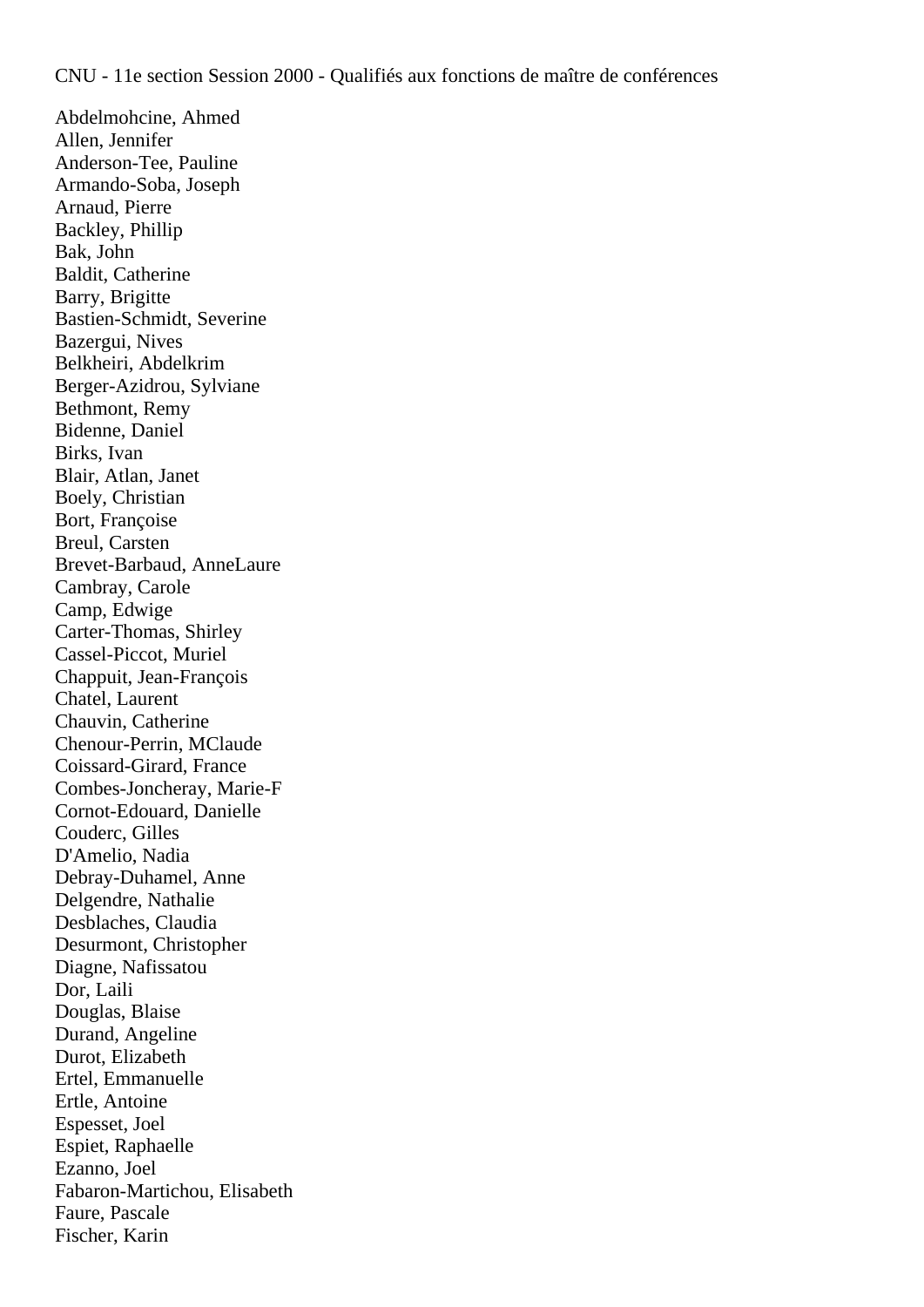Fitzpatrick, Sandra Franchomme-Dziwniel, Véronique Gachon, Nicolas Garner, Steven Gasquet, Lawrence Gelly, Christophe Gindre, Philippe Goldstone-Malan, Naomi Gourvenec-Magnet, Annick Gresset, Stephane Groutel, Anne Guignery, Vanessa Habert, Jean-Louis Haeberli, Eric Hanote, Sylvie Hanquez-Maincent, Marie-F Hesling-Blanchart, Isabelle Hubbard, Tom Ipolito, Emilia Kambou, Moses K Kilgore, Jennifer Labadie-Schwab, Elisabeth Labau, Alain Labrosse, Pierre Lambert, Martine M Lamiot, Christophe Lampel, Jean-Louis Lang, Stephanie Larroque, Patrice Lavie-Bastard, Françoise Le Bever-Hourmant, Nathalie Le Bihan, Jean-Claude Le Flohic, Claude Leblond, Christian Lemonnier, Delphine Leonarduzzi, Laetitia Loizeau, PierreMarie Lorre-Johnston, Christine Malinier, Yves-Bernard Marceau, Marion Mason-Butez, Catharine Mauroy, Régis Mekhtoub-Davenport, Lila Methy, Anne-M Minacori-Vibert, Patricia Monteau, Petrequin, Elodie Moore, Steven Moreau-Guibert, Karine Munoz, Marie-C Nestor, Carmel Niayesh, Ladan O'Neil, Mathieu Offerle, Bernard Olson, Kirby